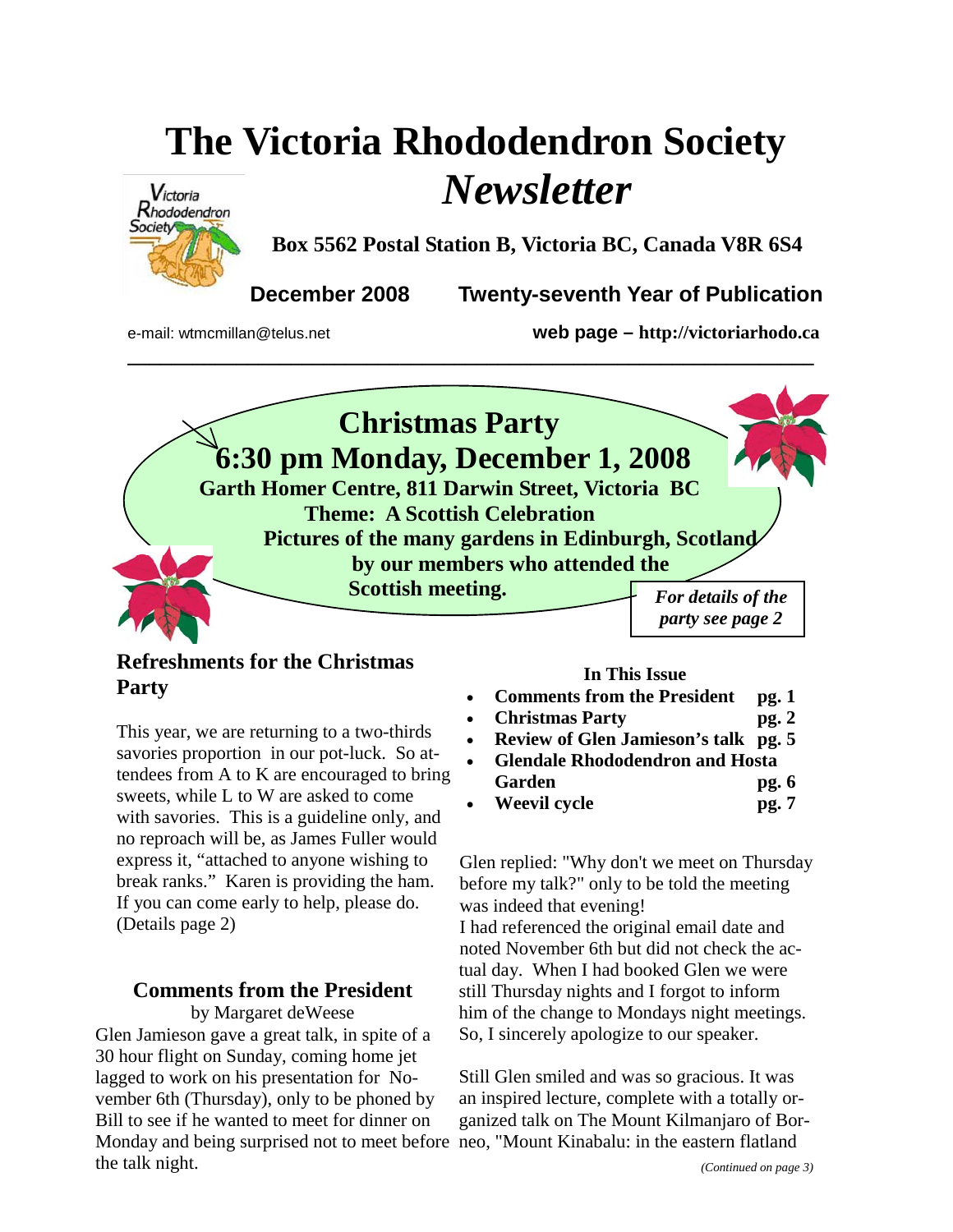*The Victoria Rhododendron Society annual Christmas Dinner meeting will be Monday, December 1 at the Garth Homer Centre at 6:30 p.m.*

*Members A toK please bring dessert Members L to Z please bring a savory or salad dish*

*The Club will provide a cooked ham, punch and serviettes Please provide your own dishes, cutlery and cups Raffle donations, of plants and especially crafts would be appreciated*

*Raffle proceeds will be donated to the Mustard Seed but also please bring non-perishables for the food bank*

*Photos and memories from our members who travelled to Scotland for the International Convention Program - A Scottish Celebration*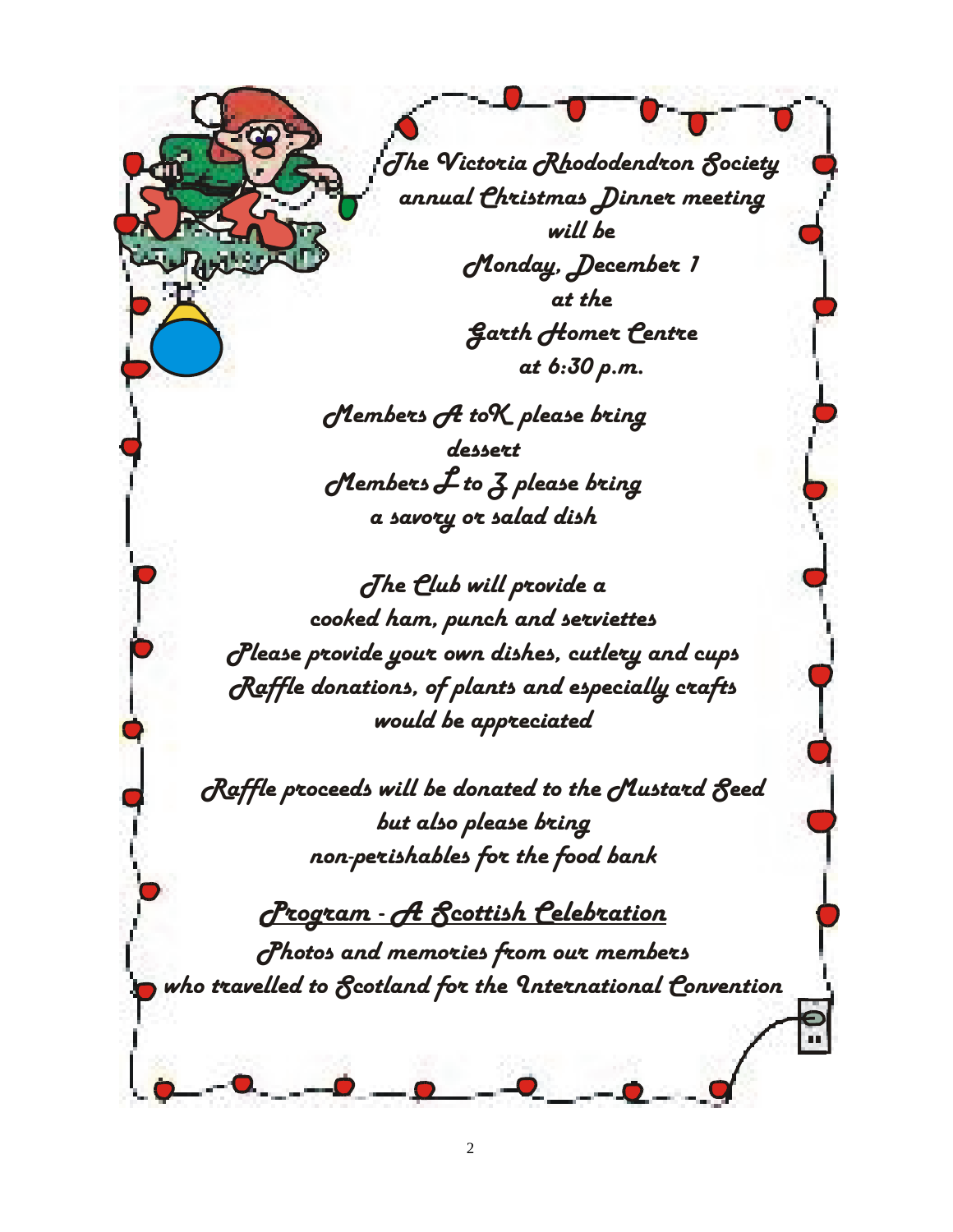# **Victoria Rhododendron Society BOARD**

|                                        |                              | ing regions of the globe: next, in January to    |
|----------------------------------------|------------------------------|--------------------------------------------------|
| President:                             |                              | the Galapagos Archipelago, 600 miles off the     |
| <b>Margaret deWeese</b>                | 250-748-0538                 | coast of South America and reached via a         |
| mdeweese@shaw.ca                       |                              | short flight from Quito, Ecuador. And in a       |
| <b>Past President</b>                  |                              | couple of years to the Park of Sabah wherein     |
| <b>Bill McMillan</b>                   | 250-478-3515                 | sits Mount Kinabalu. The park is a govern-       |
| wtmcmillan@telus.net                   |                              | ment sanctuary, very safe and eco protected      |
| 1st Vice President:                    |                              | from the many greedy people who take ad-         |
| <b>Jacqueline Bradbury</b>             | 250-389-1379                 | vantage of unprotected rare orchids, pitcher     |
| jacqbradbury@shaw.ca                   |                              |                                                  |
| <b>2nd Vice President:</b>             |                              | plants, and vireyas.                             |
| <b>Karen Morrison</b>                  | 250-477-8281                 | Those of us who have struggled with these        |
| bkmorrison@shaw.ca                     |                              | small gorgeous and tender rhododendrons          |
| Treasurer:                             |                              | were amazed to see how well they grow in         |
| <b>Ann Widdowson</b>                   | 250-479-9167                 | the just right climatic conditions each vireya   |
| awiddowson@shaw.ca                     |                              | species has evolved in, so if you grow low-      |
| Secretary:                             |                              | land vireyas they have to be really warm         |
| <b>Theresa McMillan</b>                | 250-478-3515                 | (didn't Glen say it was 35C ?) and if you        |
| wtmcmillan@telus.net                   |                              | grow upper montane vireyas they have to be       |
| Members-at-Large:                      |                              | cool.                                            |
| <b>Lois Blackmore</b>                  | 250-478-6615                 | I have a great R. rushforthii from Viet Nam,     |
| loisb@shaw.ca                          |                              | which grows high up at elevations where Dr.      |
| <b>Dick Pitfield</b>                   | 250-592-4261                 | Brian White, our September speaker, assists      |
| rpitfield@telus.net                    |                              | with eco tourism through the Royal Roads         |
| <b>Arthur Ralfs</b>                    | 250-479-2629                 | program. R. ruthforthii with its celadon         |
| acralfs@shaw.ca                        |                              | leaves which grows in a hanging basket at        |
| <b>Gareth Shearman</b>                 |                              |                                                  |
| Shearman@victoria.tc.ca                | 250-385-4302                 | my house, occasionally sits in the pond for a    |
|                                        |                              | good soak and then is pulled to drain. I do      |
| <b>Newsletter Committee:</b>           |                              | believe it could be grown in a light weight      |
| Theresa McMillan                       | 250-478-3515                 | medium, perhaps a tree stump, like R. edge-      |
| Joyce Whittle                          | 250-656-7313                 | worthii, with success in a protected area on     |
| Peggy Pitfield<br><b>Bill McMillan</b> | 250-592-4261<br>250-478-3515 | Southern Vancouver Island, but I can't quite     |
| Website                                |                              | bring myself to believe it! So, I bring it in to |
| <b>Arthur Ralfs</b>                    | 250-479-2629                 | the greenhouse for the winter.                   |
| <b>Bill McMillan</b>                   | 250-478-3515                 |                                                  |
| <b>Calvin Parsons</b>                  | 250-385-1970                 | Glen is passionate about vireyas, establishing   |
|                                        |                              | his Sans Pareil Nursery and going in search      |
|                                        |                              | of lovely hybrid vireyas and bringing in Spe-    |
|                                        |                              | cies Vireyas from Bovees Nursery in Port-        |

where the eco parklands of Sabah with Mt. loaf upright in a field near the ocean ,waves sity of rare plants.

Kinabalu, looking rather like a bread maker 's America) and the newly built and still in need swelling and rolling in toward this rich diver-Washington. There is a very good nursery on of lovely hybrid vireyas and bringing in Speland ( the largest vireya nursery in North of funds, RSF Vireya House at Federal Way,

Glen is an inveterate and passionate traveler. He is organizing interesting tours to fascinat-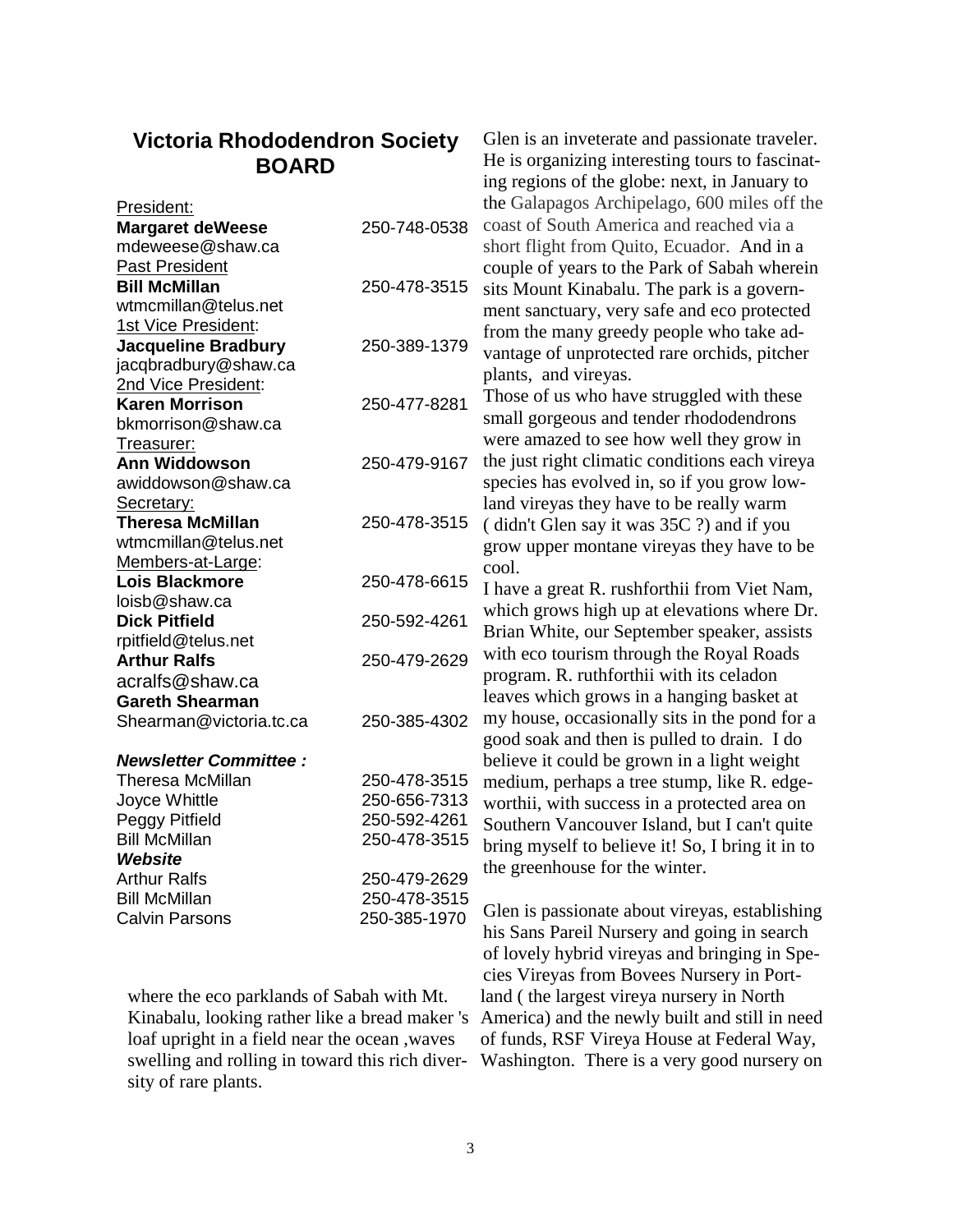Hilo, Oahu, Pacific Sands which many of you fering from hypothermia.. When he reached have visited. To import you must have a Canadian Agricultural permit to send with your order. You can no longer do it from the US , including Hawaii where Sherla Bartleman and Richard Marques of Pacific Sands Nursery will package your vireya order, bare rooted but well packed in damp moss for good air passage. I intended to replace some of my many losses when I didn't know how to care for them properly. Now they sit amongst my orchids growing easily in an orchid bark mix , easily purchased from any grocery outlet!

Back to Glen. This one man really stirred the interest in Vancouver Island by being so proactive.

For years I had visited online the best vireya site in the world and wished for success , feasting my eyes on the thousands of images on Chris' excellent website: Chris Callard's http://www.vireya.net

I don't know about you, but I am planning to accompany Glen's tour to Mt. Kinabalu in a year or so. He said the air fare is about \$3000 (enough to save for in that time period) and park accommodation is so inexpensive, clean and basic and best of all, safe, which will provide me with a not so dangerous trip into the wonders of the park's flora and fauna. I hope to have a few or many of you along, especially Keiko. who introduced me to my purple black lady slipper orchid (paphiopedilum) and a newly transferred member and great friend of Glen's from the Qualicum Chapter, Dorothy Griffin, so we three ' slightly getting on ladies' can enjoy the real adventure and not just the armchair version of magic!

I am going to write a version of this article for the Friends of Finnerty Garden newsletter for later publication but I can't help inserting this for Glen.

As he climbed to the summit, he began suf-

the shelter in the driving rain, he could not feel his numb hands to sign in and so made a straight line to register. Around him, regions of Myanmar to the southwest were being devastated in a roaring part of the world.

Lo! to the vault Of paved heaven, With sorrow fraught My songs are driven: They strike the ear of night, Make weep the eyes of day; They make mad the roaring winds. And with tempests play. Like a fiend in a cloud, With howling woe, After night I do croud And with night will go: I turn my back to the east, From whence comforts have increas'd; For light doth seize my brain With frantic pain.

#### William Blake

Oh, by the way Anne Allen and Ian Duncan suggested a new Trophy class for the Vireya Class for the 2009 Show and Sale, which has a very appropriate name, as suggested by Gareth, Membership Member at Large and long time VRS member. The special unveiling will be done at a Spring meeting before the Show and Sale on April 25th. So, be preparing your entries which it is hoped will bloom at the same time, although many will tantalize and not be ready for that dazzling display. Donated by John Hawkins for the raffle table was the gloriously scented deep white lobed beauty, Rhododendron crutwelli**i**,. It was won by Burns and Karen Morrison. As I said at the meeting, Rev. Crutwell spent thirty five years in Papua New Guinea following his avocation in the Church but passion lit up his

*(Continued on page 5)*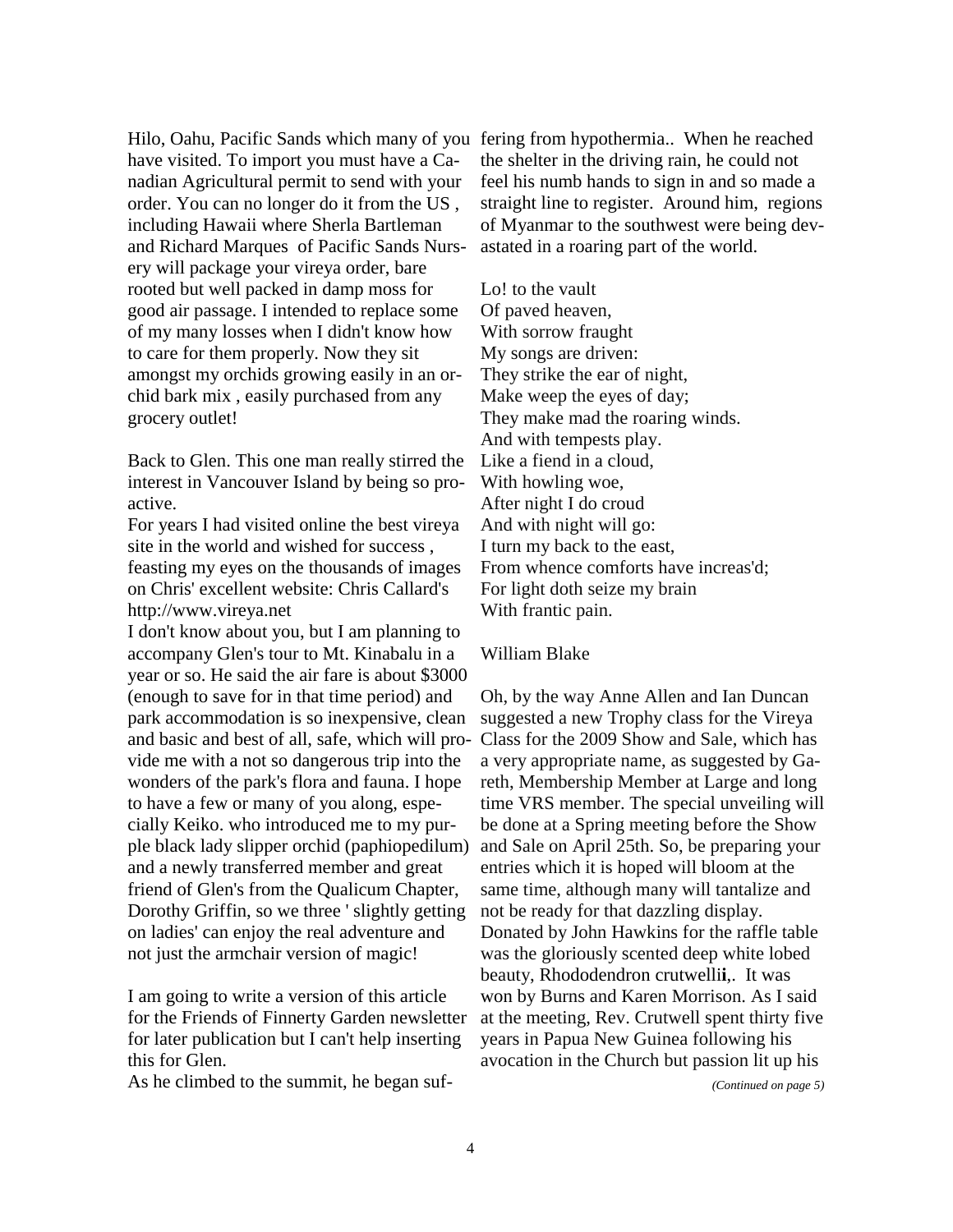

eyes for the botanical wonders of his God in thevireyas to which he gave the rhododendron world his painstaking research. Isn't the world fascinating?

And on a Scottish note, see you at the December Ceilidh! Tartans if appropriate, plaid rib-

bon if not! If you have 'print treats to spare for the book sale to help the Mustard Seed funds, and if you are now so knowledgeable about rhododendron culture, you can donate your old rhodo books for new members to buy for augmented learning , everybody wins!

Margaret

#### .**Review of Glen Jamieson's talk, Nov. 3. 2008** By Theresa McMillan

Glen began his talk with Google Earth images of "Vireya Land", an equatorial area in Southeast Asia centering on Borneo, which has 28 species of vireyas, only 6 of which are endemic. Glen chose to visit the area of Sabah, near the spectacular Mount Kinabalu, often called South Asia's Mount Kilimanjaro. On the way to Borneo, Glen stopped at Hong Kong, and showed us pictures of the skyscrapers overlooking the large and lush central park. One tall building under construction featured scaffolding made of bamboo, which is strong enough to be used instead of steel.

In Sabah, Borneo, Glen stayed at the deluxe Mesilau Sutera Resort, and visited the local village. Many people there spoke English, for Malaysia had been a British colony in the past. One curious plant Glen saw that grows



*Google EARTH picture of the Mt. Kinabalu area*

in Malaysian rain forests is nepenthes rajah, a very large carnivorous pitcher plant. Mount Kinabalu is very popular with climbers, but it is so high (over 4,000 meters) and so big (about the size of Mount Baker) and takes so long to hike up its steep slopes that there is a dormitory-like resort near the top where climbers can rest before the final assent.

As Glen and his native guide climbed the slopes, Glen took many photographs of vireyas, including ones that climbed around trees. He also got several pictures of orchids and other exotic plants. An oddity that he photographed was a long blue earthworm that was the prime menu item for a smaller red leech.

He had to give up photography and put his digital camera away because of potential damage by the wind and rain. He was being drenched by horizontal gusts.

Glen rested at the resort, then continued his climb. A network of ropes aided the final climb up bare shiny granite slopes because many climbers start in the dark so they can witness dawn from the peak.

The terrible weather, the product of three typhoons, had continued overnight, but Glen was able to reach the top of the mountain.

*(Continued on page 6)* 

.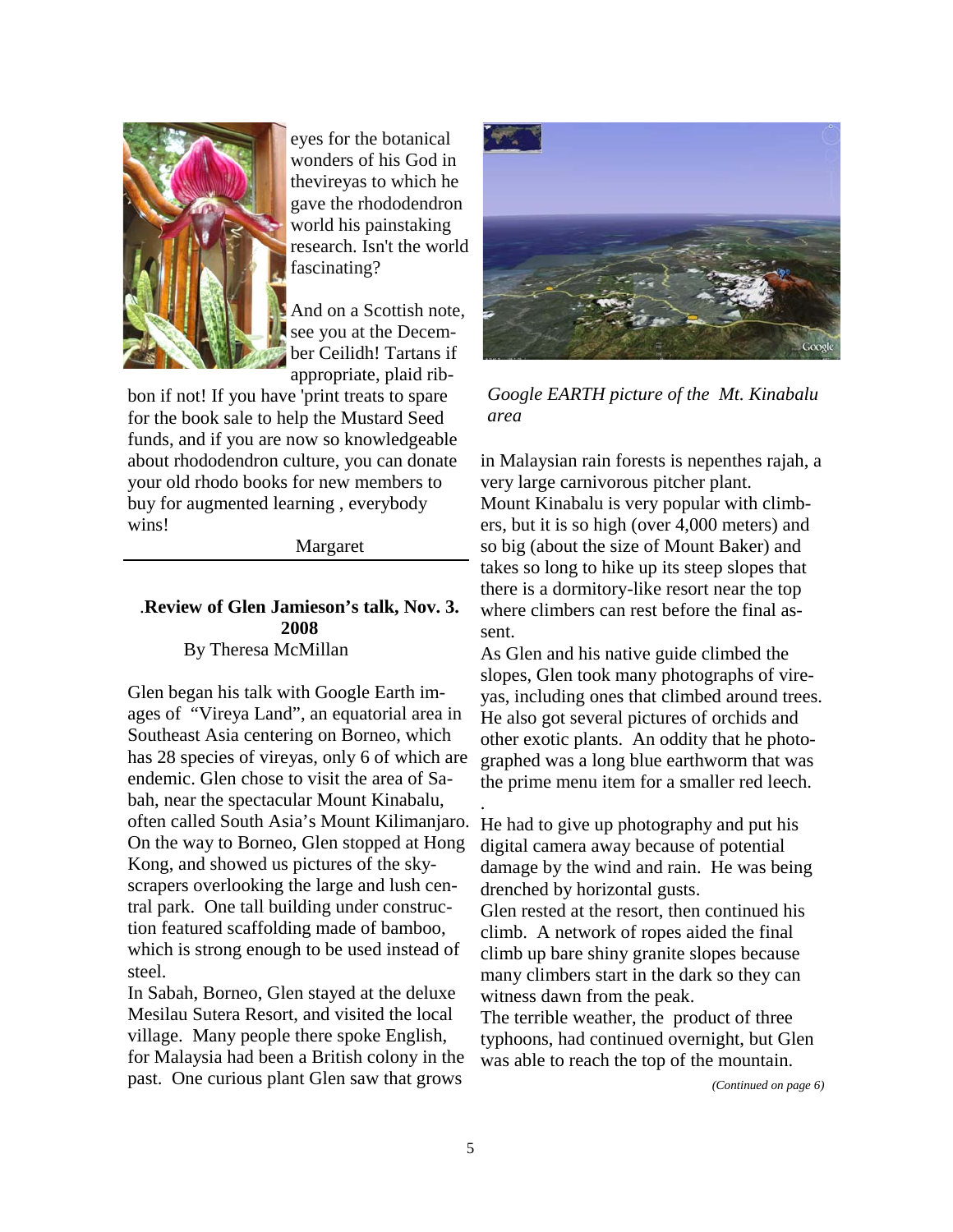Down from the mountain, Glen was able to see some rafflesia, a parasitic plant that produces the largest single flower on earth, a rich red in colour. We also saw pictures of rare pygmy elephants, proboscis monkeys and orangutans.

We appreciated Glen's good cheer, even though he was jet-lagged from arriving back from China Sunday evening, his talk on his experiences on Mount Kinabalu, and his beautiful pictures.

> **Glendale Rhododendron and Hosta Garden Summary Report for 2007-2008**  By Bill McMillan, Curator

- Routine Maintenance of mature areas of the garden – weed, fertilize, mulch, deadhead, prune. Our small dedicated volunteer base is great but a few VRS members would be welcome.
- Lifted smaller rhodos and replaced soil with sand-bark mulch-compost mix to improve drainage; replant them higher (root balls above ground level)
- Split hostas for Glendale sale last fall and this fall
- Removed rhodos with phytopthora and brought in a number of new replacement rhodos and companion plants (for example, brunneras, fuchsias, dianthus, hebes, hydrangeas, and a trillium, an astilbe, a boykinea, and several kinds of primulas). Added several species and several hybrids produced by Mike Bale and others. Some 24 new rhododendrons and ten new hosta species have been added in the last 3 years.



*One of our new additions; R. hodgsonii donated by Doug and Barbara Newton* 

- Added three donated magnolias, M. *zenii*, M. 'Pegasus', M. 'Eric Savill', to the garden and two more that we bought from UBC (M. zenii and M. 'Pegasus'). The three magnolias were donated in memory of Charley Johnson
- Kept Excel database current but got be-



*Another new addition is R. 'Coral Glow'* 

hind on updating the MS Access database

• Dead fir trees were taken out and stumps in two beds were ground up. The bed *(Continued on page 8)*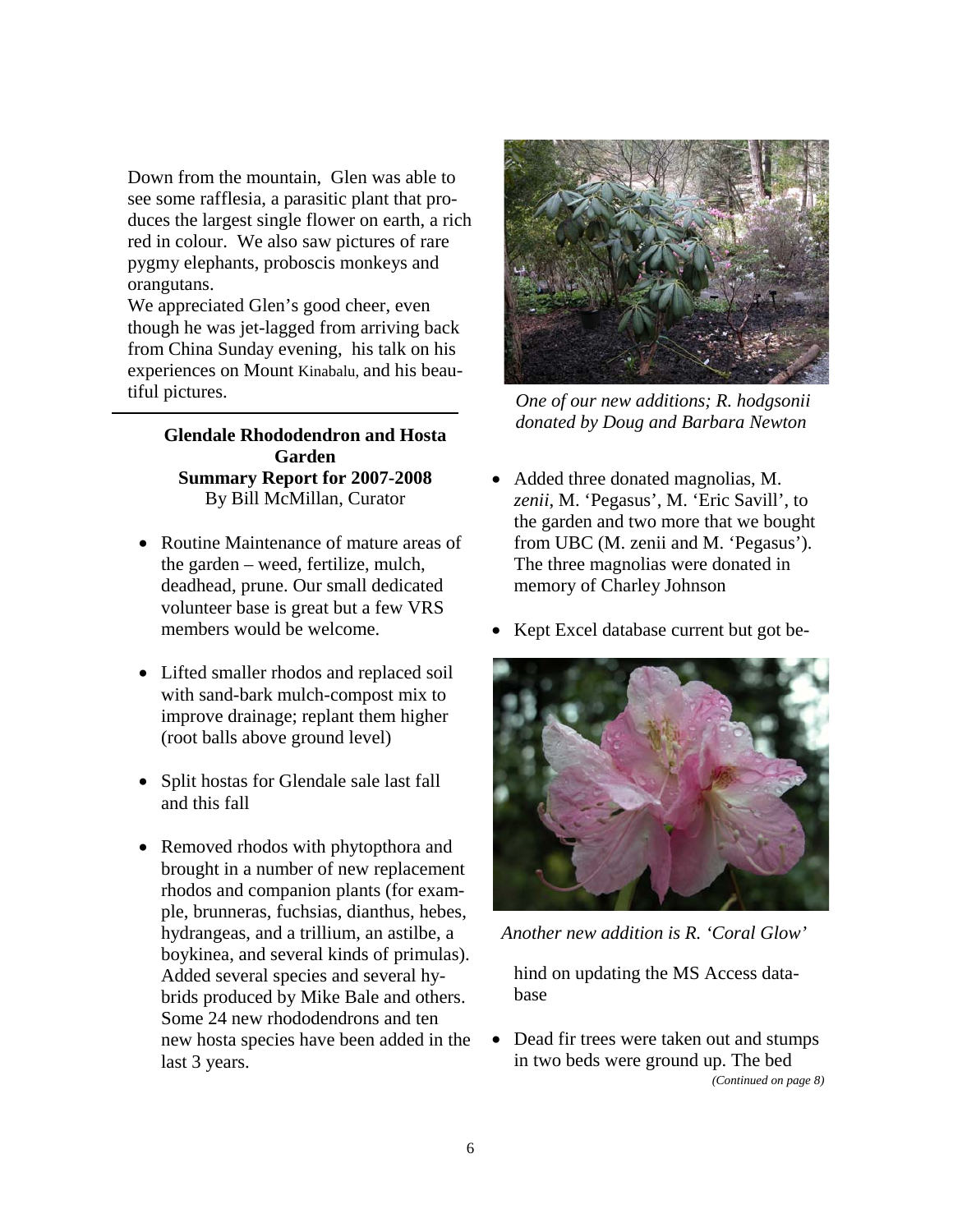



*Adult Obscure Root Weevil (7 to 15 mm in size)*